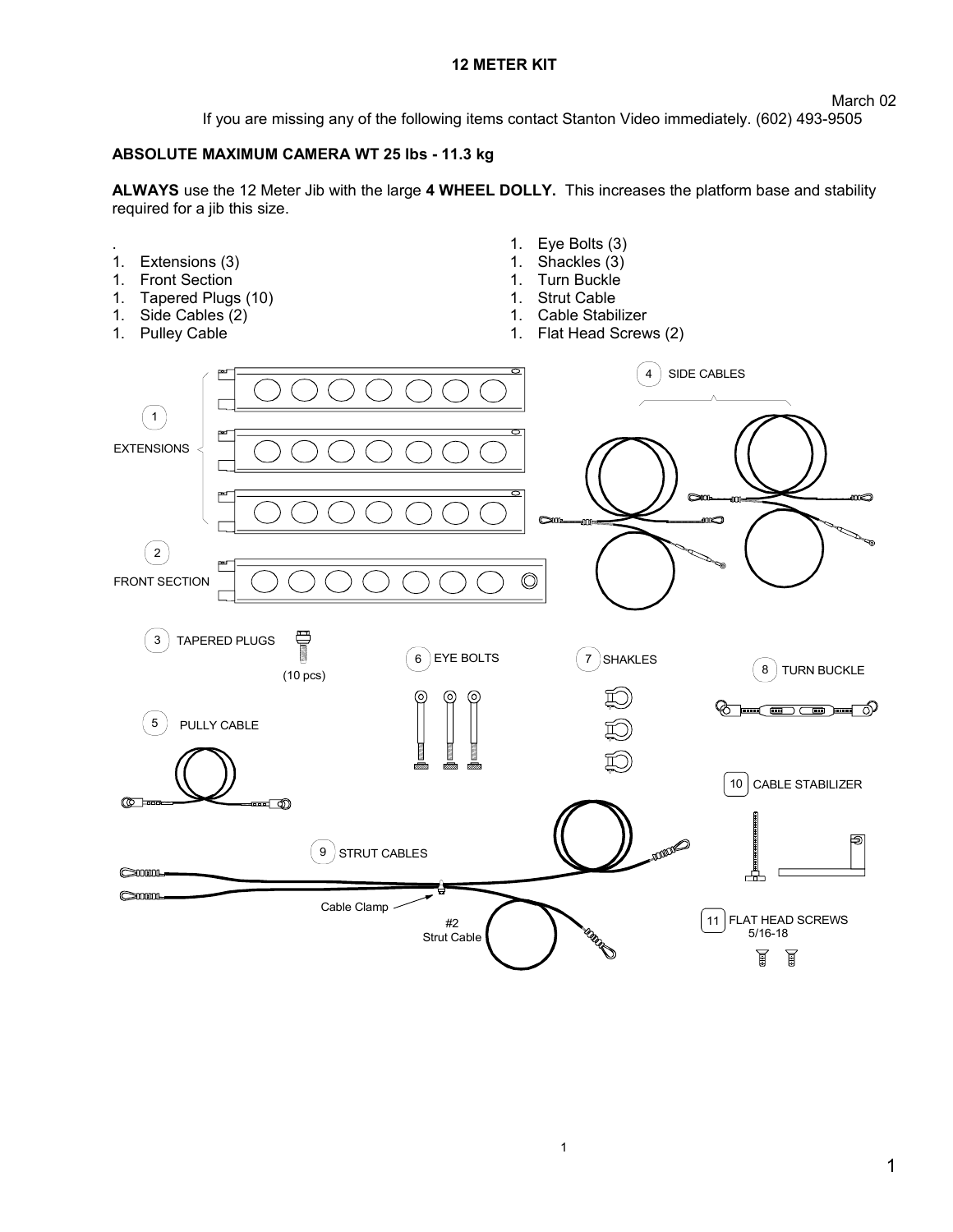If the 12 Meter is to be used with a dolly then it must be installed on the **4 Wheel Dolly**. The 3 Wheel Dolly is not a large enough platform for a jib of this size.

All extensions to the 12 Meter Jib have been lightened with a series of holes. These four lightened tubes must always be used in the last four sections of the 12 Meter Jib.

1. Remove the Front Assembly from the front tube and transfer it to the new lightened front tube.



2. Assemble the extreme jib and support it with a hard case. As you add the 12 Meter additions leave the hard case in its position.

1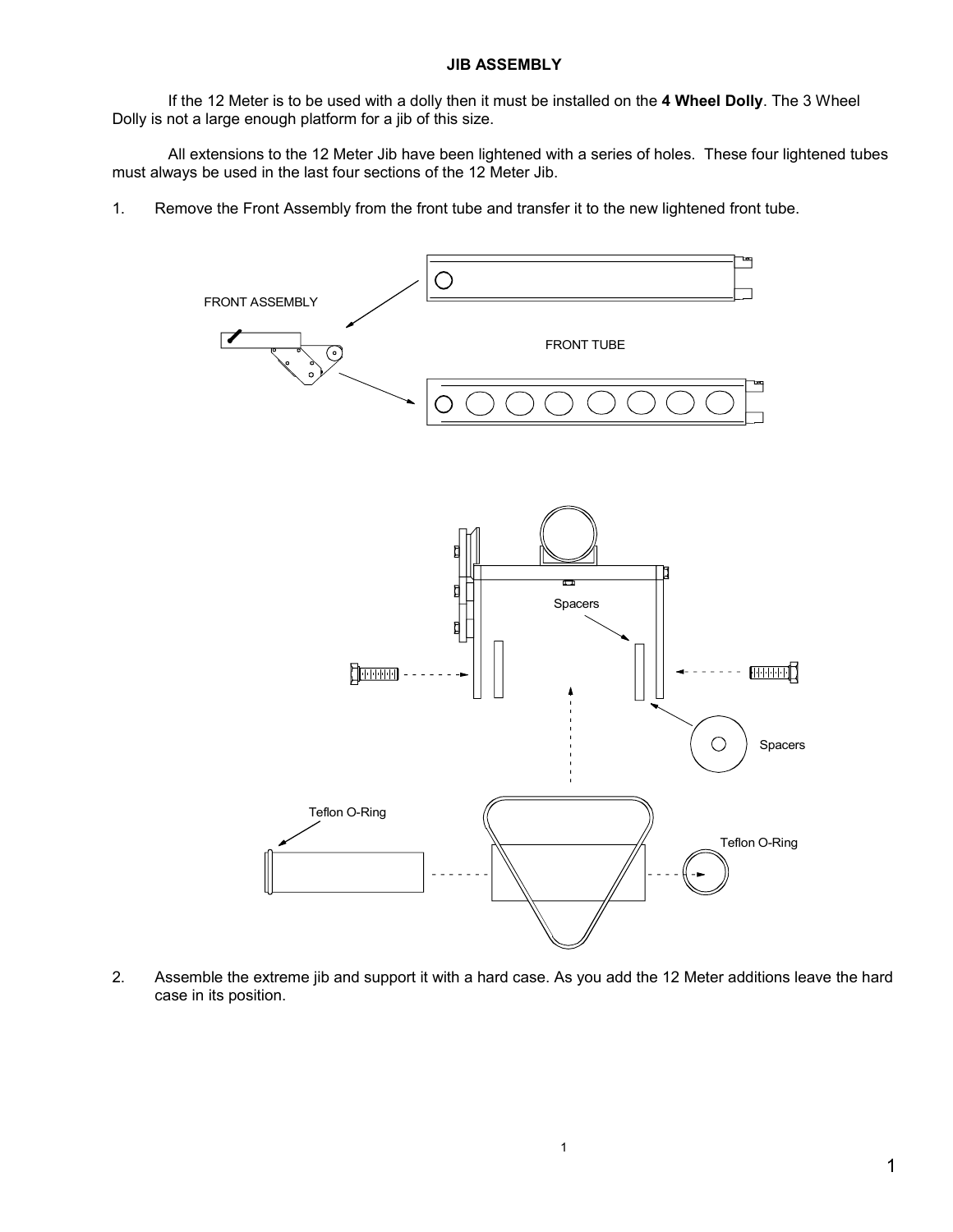

2

2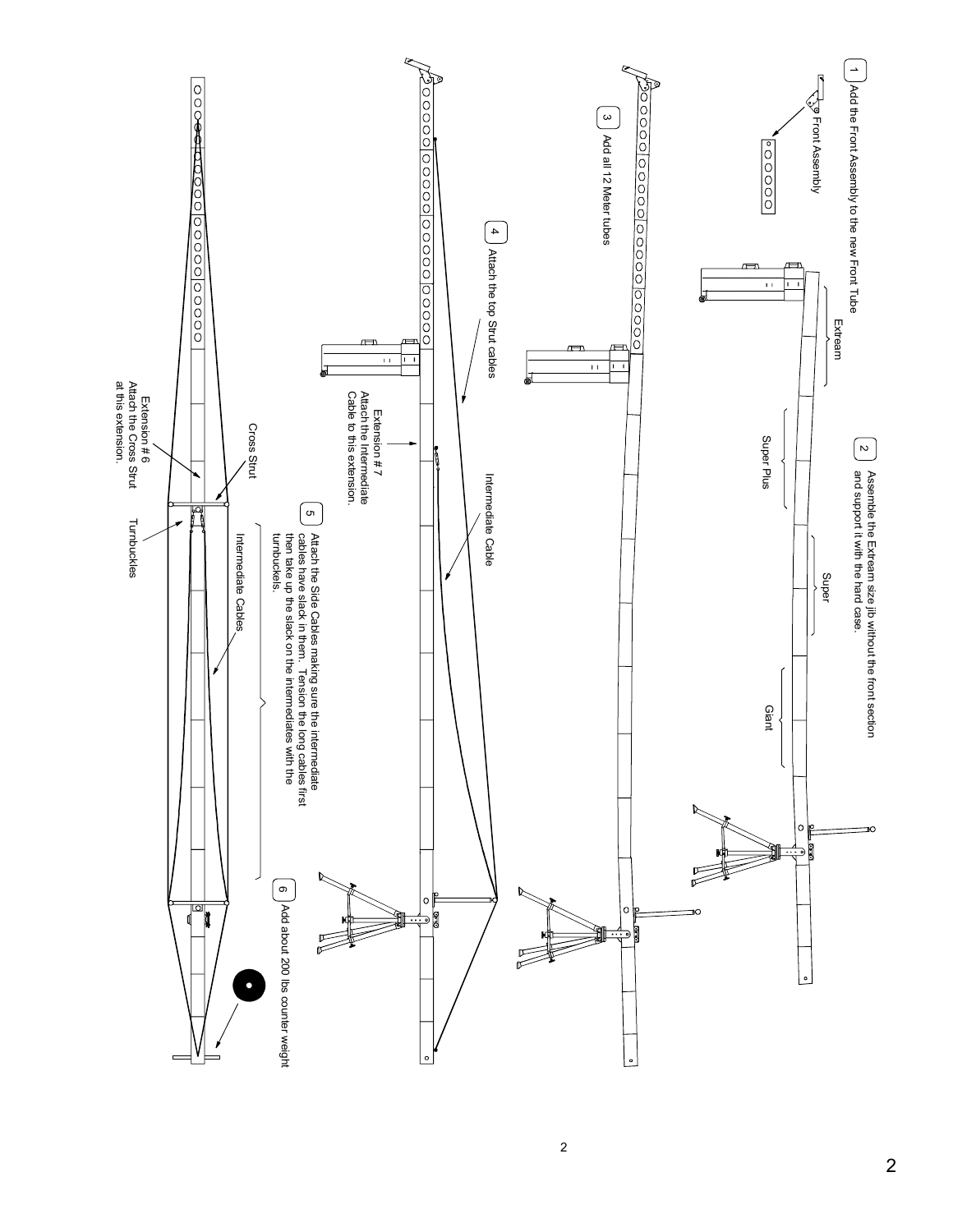- 3. Add all the 12 Meter sections. Do not move the hard case forward as you add sections as the jib will begin to droop placing strain on the bottom connection.
- 4. Install the top Strut cables leaving slack in the intermediate cable. Wait until counter weight is added before adjusting the cables. Do not add counter weight at this time.
- 5. Connect the Side Strut Cables. The side cables now contain two cables per side and are attached using a cable eye instead of Carabiner.



Because two cables pass through them, the rear Cable Guides have a wide grove. If you have the old style with a narrow groove please contact Stanton Video.



6. Before adjusting the cables you must counter weight the jib with at least 200 lbs.